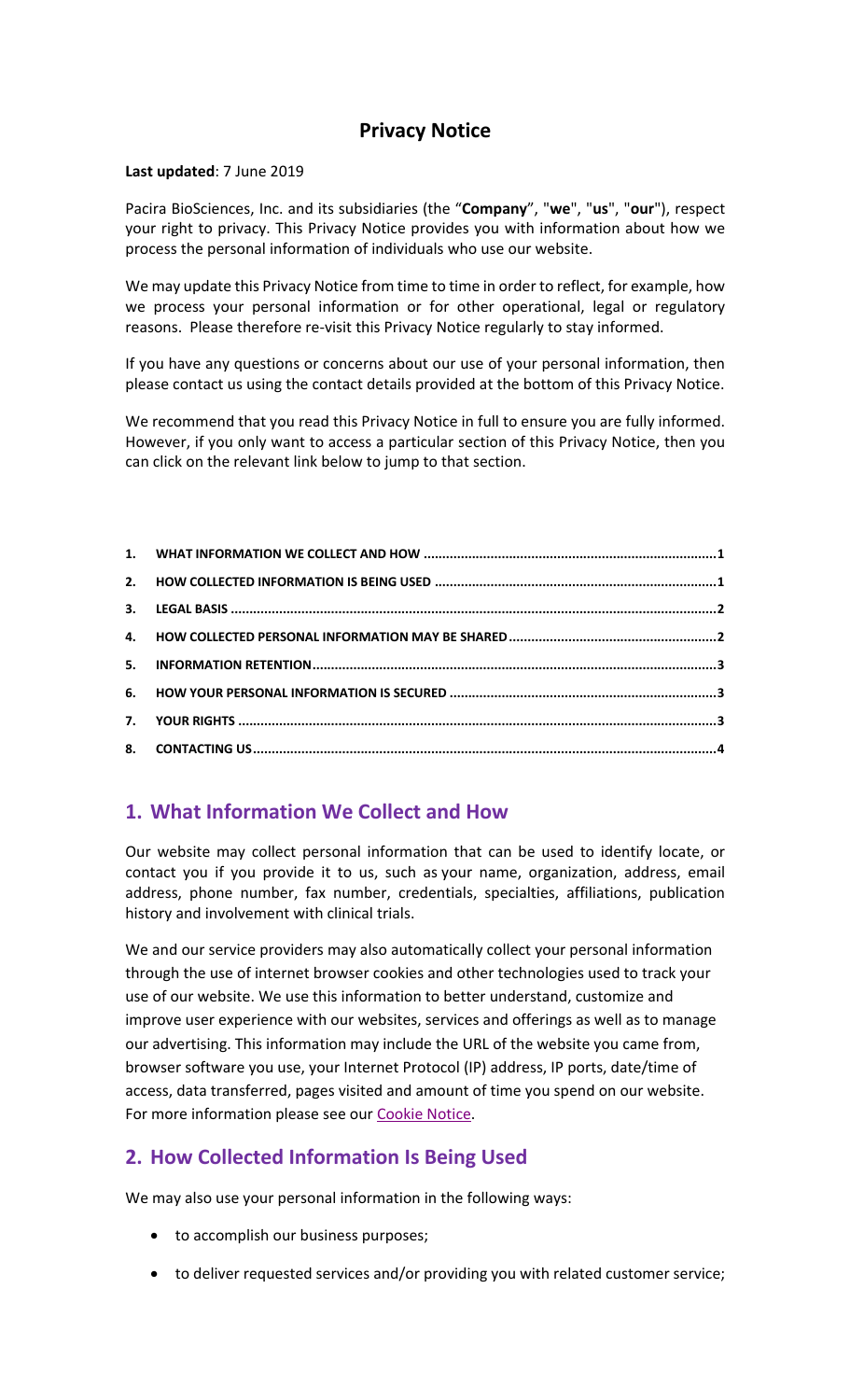- to respond to your inquiries and fulfill your requests;
- to comply with any legal obligations that apply to us;
- for data analysis, for example, to improve the efficiency of the service;
- for audits, to verify that our internal processes function as intended and are compliant with legal, regulatory, or contractual requirements;
- for fraud and security monitoring purposes;
- for developing new products and services;
- for product safety, such as adverse event reporting or to communicate product safety information to you;
- for enhancing, improving or modifying our website or products and services;
- for determining the effectiveness of our promotional campaigns;
- to better understand you, so that we can personalize our interactions with you and provide you with information and/or offers tailored to your interests; and
- to better understand your preferences so that we can deliver content via the service that we believe will be relevant and interesting to you.

### **3. Legal Basis**

Our legal basis for collecting and using the personal information described above will depend on the personal information concerned and the specific context in which we collect it.

However, we will normally collect personal information from you only (i) where we need the personal information to perform a contract with you, (ii) where the processing is in our legitimate interests and not overridden by your rights, or (iii) where we have your consent to do so. In some cases, we may also have a legal obligation to collect personal information from you or may otherwise need the personal information to protect your vital interests or those of another person.

If we ask you to provide personal information to comply with a legal requirement or to perform a contract with you, we will make this clear at the relevant time and advise you whether the provision of your personal information is mandatory or not (as well as of the possible consequences if you do not provide your personal information).

If we collect and use your personal information in reliance on our legitimate interests (or those of any third party), this interest will normally be to provide our services to you, respond to your queries, undertake marketing activities, or for the purposes of detecting or preventing illegal activities. We may have other legitimate interests and if appropriate we will make clear to you at the relevant time what those legitimate interests are.

If you have questions about or need further information concerning the legal basis on which we collect and use your personal information, please contact us using the contact details provided under the "Contacting Us" heading below.

### **4. How Collected Personal Information May Be Shared**

We may disclose your personal information to the following categories of recipients:

• to our **group companies, third party services providers and partners** who provide data processing services to us, or who otherwise process personal information for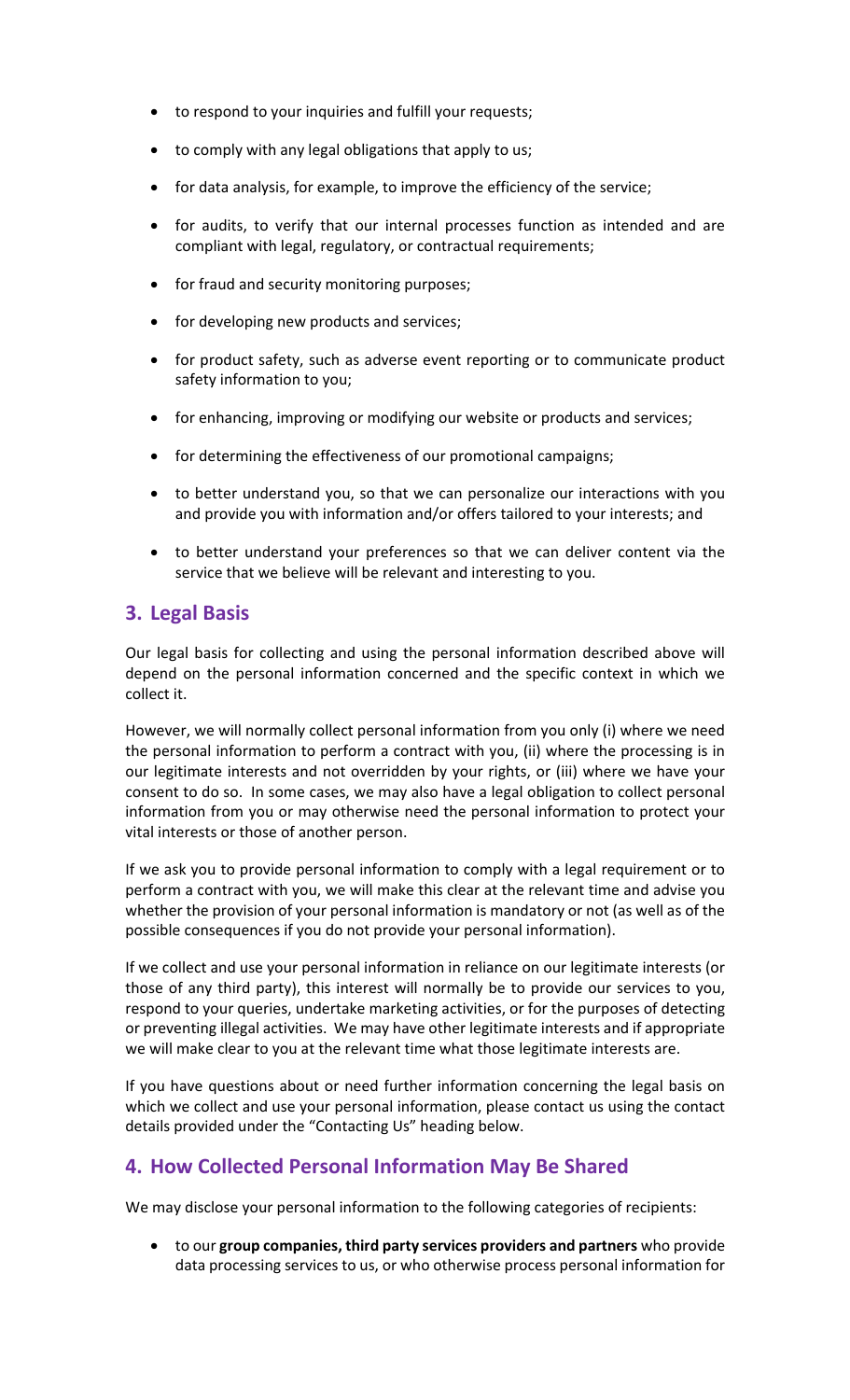purposes that are described in this Privacy Notice or notified to you when we collect your personal information.

- to any **competent law enforcement body, regulatory, government agency, court or other third party** where we believe disclosure is necessary (i) as a matter of applicable law or regulation, (ii) to exercise, establish or defend our legal rights, or (iii) to protect your vital interests or those of any other person;
- to an actual or **potential buyer** (and its agents and advisers) in connection with any actual or proposed purchase, merger or acquisition of any part of our business, provided that we inform the buyer it must use your personal information only for the purposes disclosed in this Privacy Notice;
- to any **other person with your consent** to the disclosure.

Your personal information may be stored and processed in any country where we have facilities or service providers and your information may be transferred to countries outside of your country of residence, including to the United States, which may provide for different data protection rules than in your country.

Appropriate contractual and other measures are in place to protect personal information when it is transferred to our affiliates or third parties in other countries, such as the European Commission's Standard Contractual Clauses, which require recipients of personal information to protect personal information they process from the EEA in accordance with European Union data protection law.

## **5. Information Retention**

Your personal information will be retained for as long as needed or permitted for the purpose(s) for which it was collected. The criteria used to determine our retention periods include:

- The length of time we have an ongoing relationship with you;
- Whether there is a legal obligation to which we are subject, including tax and accounting requirements;
- Our ability to provide products and services;
- Requirements to conduct audits;
- Our need to pursue legitimate business purposes;
- Ability to enforce our agreements and comply with applicable laws.

When we have no ongoing legitimate business need to process your personal information, we will either delete or anonymise it or, if this is not possible (for example, because your personal information has been stored in backup archives), then we will securely store your personal information and isolate it from any further processing until deletion is possible.

### **6. How Your Personal Information Is Secured**

We employ appropriate organizational, technical, and administrative measures designed to safeguard personal information under our control. Unfortunately, no computer system or data transmission over the Internet can be guaranteed to be 100% secure. If you have reason to believe that your interaction with us is no longer secure, please immediately notify us in accordance with the "*Contacting Us*" section below.

### **7. Your Rights**